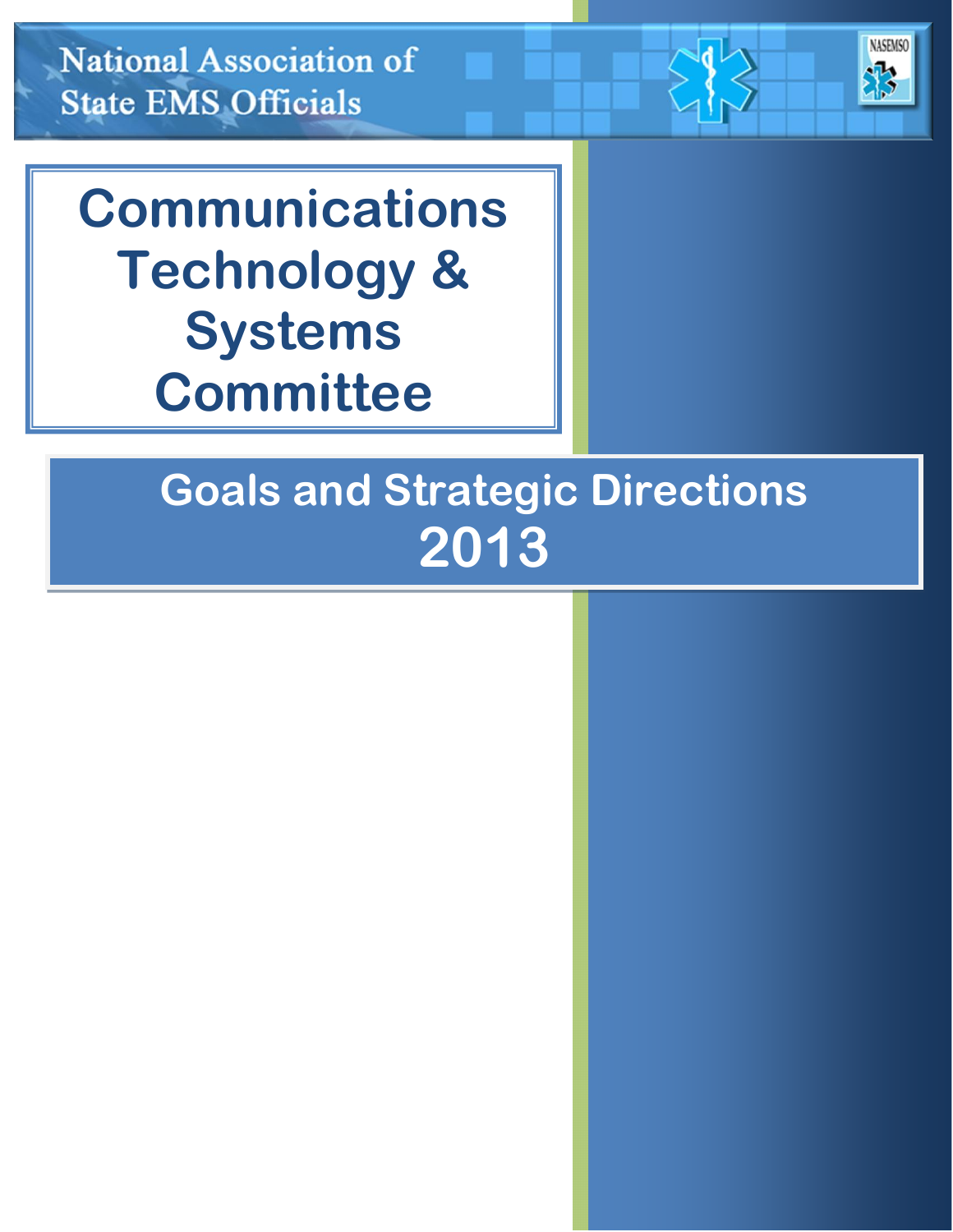## *Goals and Strategic Directions*

The **Communications Technology & Systems Committee** of the National Association of State EMS Officials is committed to enabling state EMS systems to be aware of and utilize state of the art communications technology and systems (all voice, video, and other data types) and to help represent the national EMS community in all venues where EMS, emergency medical dispatch (EMD), public safety and medical communications technology and systems are planned, enabled, and implemented.

*Leadership refers to the role of state EMS offices as "lead agencies" for EMS as well as thoughtful leaders in public policy development. State EMS offices are looked to by the EMS community for guidance and approval, as well as regulation and licensure. NASEMSO works to support EMS officials nationwide in understanding and implementing processes that improve EMS practice and subsequent patient outcomes.*

The Communications Technology & Systems Committee supports leadership under these principal goals:

- $\circ$  Goal #1: To provide state EMS officials with continuous, timely updates of news, opportunities, and events in the EMS, medical and public safety communications realms so that they may, in turn, be prepared to inform and lead affected parties within their own EMS systems.
- $\circ$  Goal #2: To improve representation of the discipline of EMS and its national community within all venues where EMS/EMD, public safety, and medical communications technology and systems are planned, enabled, and implemented.

*Systems Development refers to the role of state EMS offices in the development of effective systems of emergency medical care. The growing national awareness of the importance of coordinated systems of care places NAEMSO squarely in a leadership role, demonstrating the need for state offices to coordinate the disparate functions that support effective systems. Such functions include Emergency Medical Dispatch (EMD), communications systems; regional asset coordination in daily operations and in natural and man-made disasters; EMS data collection, analysis and reporting; and ongoing review and refinement of systems operations.*

The Communications Technology & Systems Committee supports systems development under these principle goals:

 $\circ$  Goal #3: To assess and improve representation of the discipline of EMS and its state and substate regional communities within all venues where EMS/EMD, public safety, and medical communications technology and systems are planned, enabled, and implemented.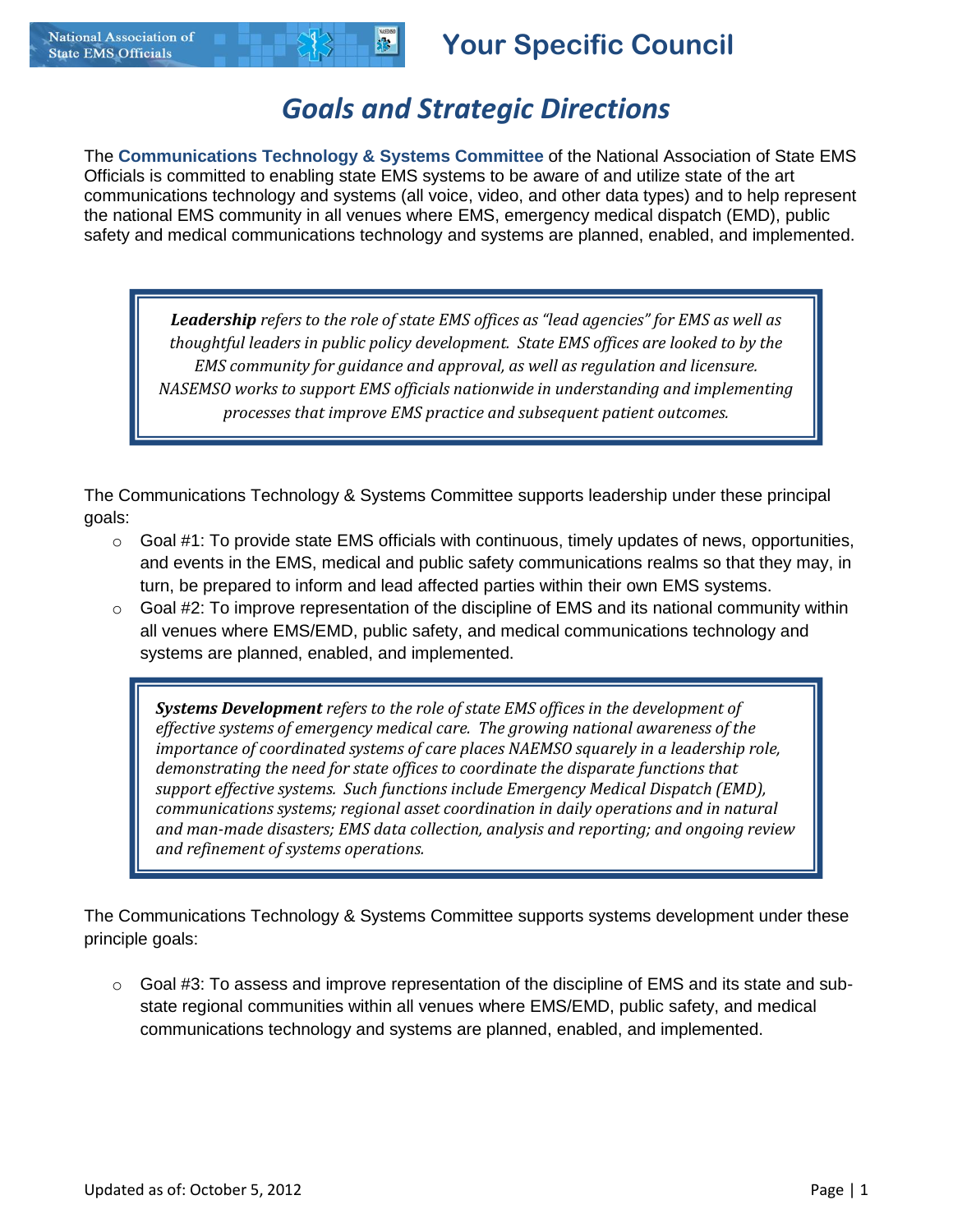*Quality Improvement or "QI" is the process of continually reviewing, assessing and refining practices to improve outcomes. The steps of developing an effective cycle of collecting high quality data, reviewing it in proven multidisciplinary processes, identifying strategies to implement needed changes and communicating them to all stakeholders are the key to QI success, and to subsequently improving patient outcomes.* 

The Communications Technology & Systems Committee supports quality improvement under these principle goals:

 $\circ$  Goal #4: To complete a reassessment of state EMS communications systems based on a survey tool first employed in 2008, and to publish these findings and recommendations for the improvement of state EMS communications technology and systems.

The Communications Technology & Systems Committee 2013 workplan will undertake strategies focused on the following issues:

- Goal #1 Fulfillment Utilizing Communications Technology Advisory staff, EMS/EMD, public safety, and medical communications media (e.g. Urgent Communications, National Public Safety Telecommunications Council sources) will be reviewed on at least a weekly basis. Relevant news will be disseminated to either the appropriate NASEMSO Council list or the NASEMSO Communications Interest list or both.
- $\circ$  Goal #2 Fulfillment By utilizing Communications Technology Advisory staff and Committee leaders and members, and by encouraging the participation of other national EMS associations, we will promote and facilitate national EMS community representation within all venues where EMS/EMD, public safety, and medical communications technology and systems are planned, enabled, and implemented. Based on opportunities identified in Goal/Strategy #1, coalitions of national EMS associations may be formed to address specific issues (e.g. as occurred around the D Block and FCC processes in recent years).
- Goal #3 Fulfillment Based on opportunities identified in Goals/Strategies #1 and #2, and on the results of the survey in Goal/Strategy #4, states (collectively, or as identified for special attention on an individual basis) will be encouraged to participate in EMS/EMD, public safety, and medical communications planning, enabling, and implementation processes such as state interoperability governing boards (SIGBs), state interoperability executive committees (SIECs), statewide EMD and other dispatch coordination processes, and state bodies created to coordinate with the FirstNet system development effort. Communications Technology Advisory staff and Committee leadership will promote and facilitate these efforts.
- Goal #4 Fulfillment A goal for the past couple of years that centered on staff now departed, this is a particularly timely opportunity to resurvey states five years after the last effort to assess statewide capabilities, because of the inception of FirstNet and the passing of 2013 narrowbanding deadline. Communications Technology Advisory staff and Committee leadership will work with NASEMSO survey expert staff to conduct this survey during the calendar year, analyze the data, and issue a summary report.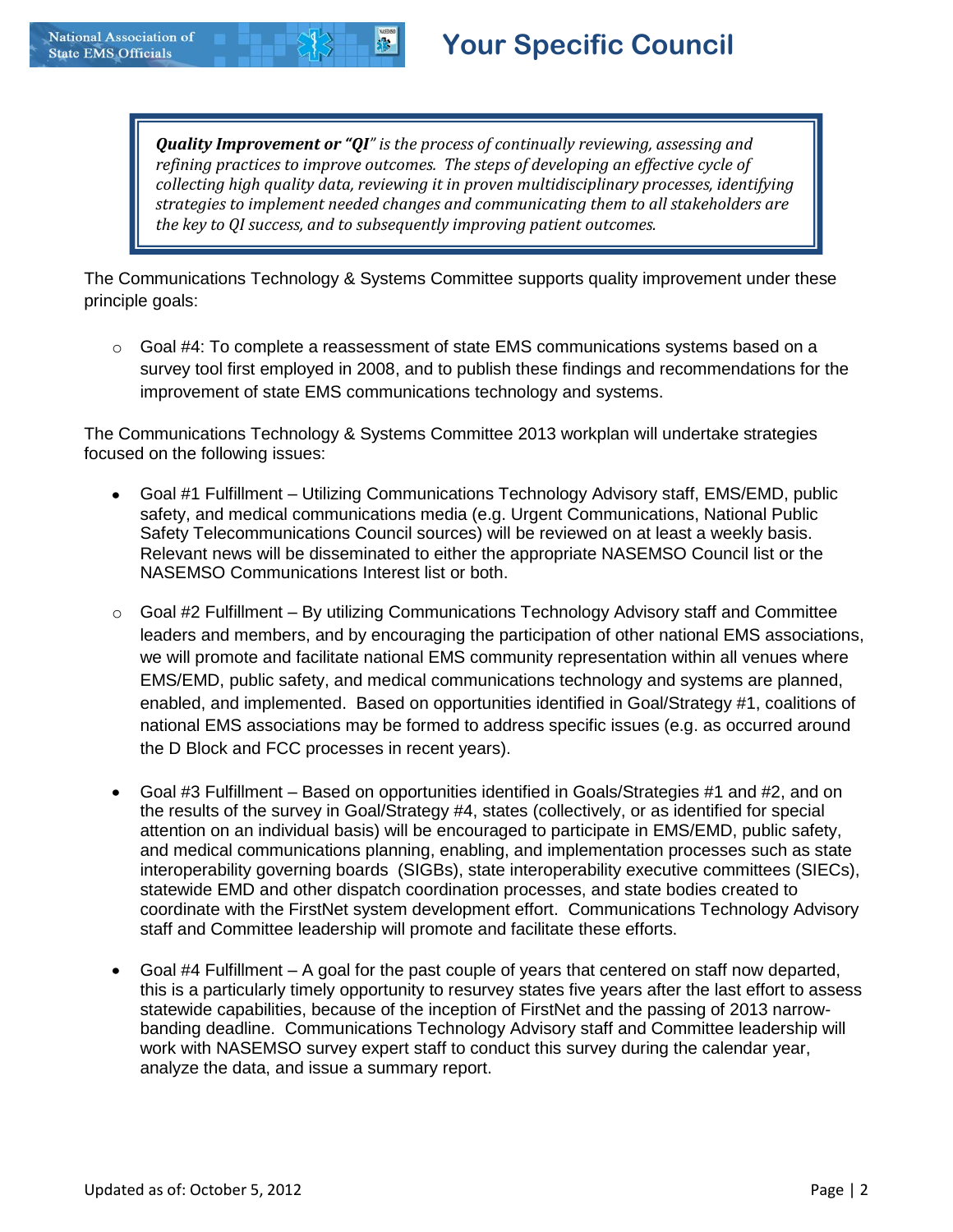

## **Your Specific Council**

# *2013 Workplan*

#### *Goals, Objectives and Action Steps*

Goal #1: To provide state EMS officials with continuous, timely updates of news, opportunities, and events in the EMS, medical and public safety communications realms so that they may, in turn, be prepared to inform and lead affected parties within their own EMS systems.

**Objective/Strategy**: Goal #1 Fulfillment – Utilizing Communications Technology Advisory staff, EMS/EMD, public safety, and medical communications media (e.g. Urgent Communications, National Public Safety Telecommunications Council (NPSTC) sources) will be reviewed on at least a weekly basis. Relevant news will be disseminated to either the appropriate NASEMSO Council list or the NASEMSO Communications Interest list or both.

| Task                                                 |     |     |     |                 | <b>Responsibility</b> |     |     |     | Due Date |     | <b>Done</b> | Budget* |      |
|------------------------------------------------------|-----|-----|-----|-----------------|-----------------------|-----|-----|-----|----------|-----|-------------|---------|------|
| Promote Communications Interest List and edit        |     |     |     |                 | <b>McGinnis</b>       |     |     |     | On-Going |     |             | 2%      |      |
| contents through ASMI staff.                         |     |     |     |                 |                       |     |     |     |          |     |             |         |      |
| Receive, review and report on NPSTC, FCC,            |     |     |     | <b>McGinnis</b> |                       |     |     |     |          |     |             |         |      |
| SafeCom, DHS OIC, DHS OEC, FirstNet, public          |     |     |     |                 |                       |     |     |     |          |     |             |         |      |
| safety communications media, medical                 |     |     |     |                 |                       |     |     |     | On-Going |     |             | 23%     |      |
| communications media through appropriate Council     |     |     |     |                 |                       |     |     |     |          |     |             |         |      |
| and/or Communications Interest lists.                |     |     |     |                 |                       |     |     |     |          |     |             |         |      |
| * Budget is % of Communications Technology           |     |     |     |                 |                       |     |     |     |          |     |             |         |      |
| Advisor Contracted Time. No FirstNet activities are  |     |     |     |                 |                       |     |     |     |          |     |             |         |      |
| reflected as a % since this time is separately       |     |     |     |                 |                       |     |     |     |          |     |             |         |      |
| covered. Paul Patrick's time is voluntary and not    |     |     |     |                 |                       |     |     |     |          |     |             |         |      |
| covered as a %, nor is the time of others reflected. |     |     |     |                 |                       |     |     |     |          |     |             |         |      |
|                                                      |     |     |     |                 |                       |     |     |     |          |     |             |         |      |
| Task                                                 | Jan | Feb | Mar | Apr             | May                   | Jun | Jul | Aug | Sep      | Oct | <b>Nov</b>  | Dec     | done |
| <b>Promote Communications</b>                        |     |     |     |                 |                       |     |     |     |          |     |             |         |      |
| Interest List and edit contents                      |     |     |     |                 |                       |     |     |     |          |     |             |         |      |
| through ASMI staff.                                  |     |     |     |                 |                       |     |     |     |          |     |             |         |      |
| Receive, review and report                           |     |     |     |                 |                       |     |     |     |          |     |             |         |      |
| on NPSTC, FCC, SafeCom,                              |     |     |     |                 |                       |     |     |     |          |     |             |         |      |
| DHS OIC, DHS OEC,                                    |     |     |     |                 |                       |     |     |     |          |     |             |         |      |
| FirstNet, public safety                              |     |     |     |                 |                       |     |     |     |          |     |             |         |      |
| communications media,                                |     |     |     |                 |                       |     |     |     |          |     |             |         |      |
| medical communications                               |     |     |     |                 |                       |     |     |     |          |     |             |         |      |
| media through appropriate                            |     |     |     |                 |                       |     |     |     |          |     |             |         |      |
| Council and/or                                       |     |     |     |                 |                       |     |     |     |          |     |             |         |      |
| <b>Communications Interest</b>                       |     |     |     |                 |                       |     |     |     |          |     |             |         |      |
| lists.                                               |     |     |     |                 |                       |     |     |     |          |     |             |         |      |

o **Fo** improve representation of the discipline of EMS and its national community within all venues where EMS/EMD, public safety, and medical communications technology and systems are planned, enabled, and implemented.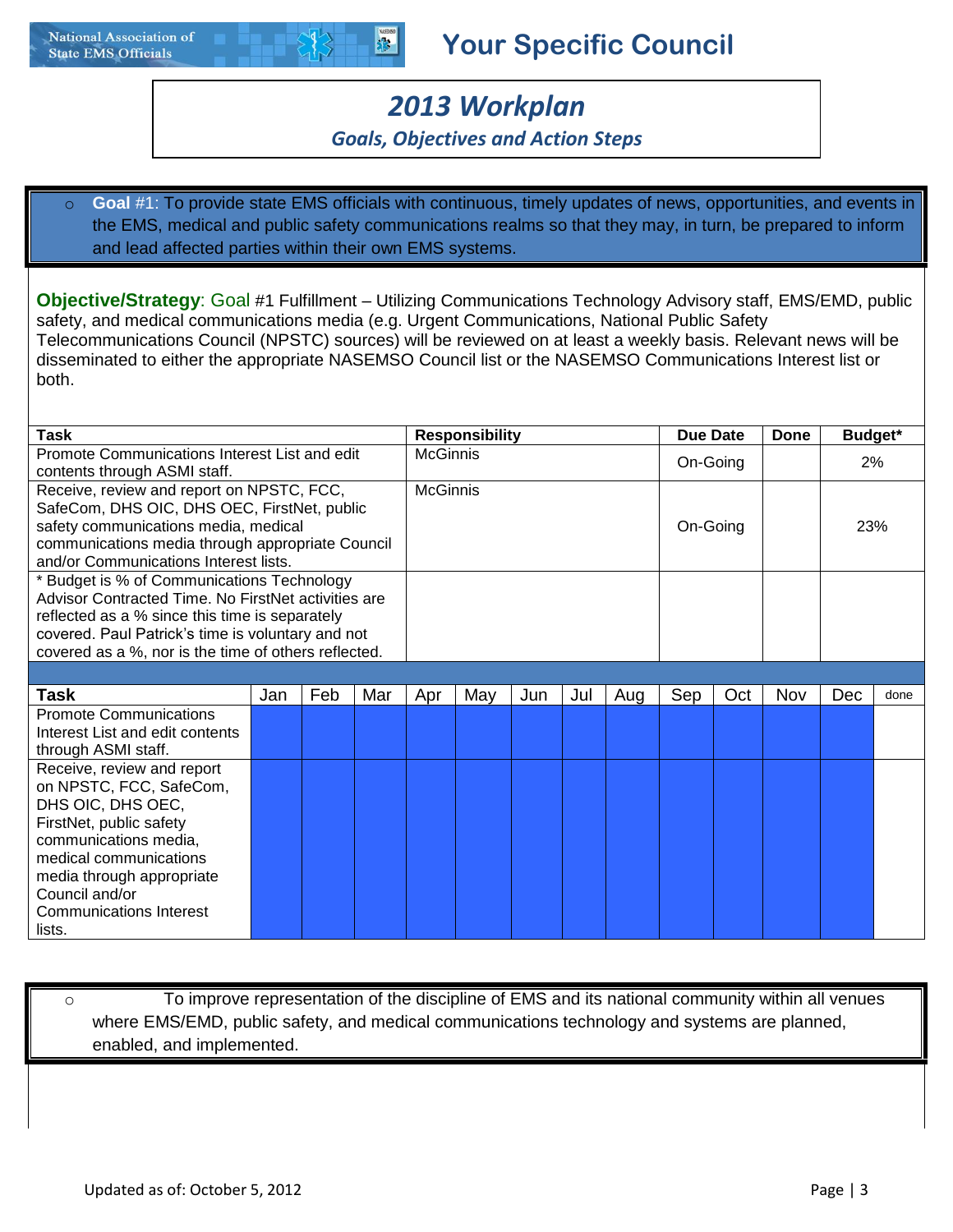

**Objective/Strategy**: Goal #2 Fulfillment – By utilizing Communications Technology Advisory staff and Committee leaders and members, and by encouraging the participation of other national EMS associations, we will promote and facilitate national EMS community representation within all venues where EMS/EMD, public safety, and medical communications technology and systems are planned, enabled, and implemented. Based on opportunities identified in Goal/Strategy #1, coalitions of national EMS associations may be formed to address specific issues (e.g. as occurred around the D Block and FCC processes in recent years).

| <b>Responsibility</b><br><b>Task</b>                                                                                                                                                                                                                             |                 |                  |     |                 |                           |          |     |     | <b>Due Date</b> |     | <b>Done</b> | Budget*   |      |  |
|------------------------------------------------------------------------------------------------------------------------------------------------------------------------------------------------------------------------------------------------------------------|-----------------|------------------|-----|-----------------|---------------------------|----------|-----|-----|-----------------|-----|-------------|-----------|------|--|
| <b>Assure representation at:</b>                                                                                                                                                                                                                                 |                 |                  |     |                 |                           |          |     |     | 55%             |     |             |           |      |  |
| SafeCom EC and ERC and Committees<br>$\bullet$                                                                                                                                                                                                                   |                 | McGinnis/Patrick |     |                 |                           | On-Going |     |     |                 |     |             |           |      |  |
| <b>FirstNet Board</b><br>$\bullet$                                                                                                                                                                                                                               | <b>McGinnis</b> |                  |     |                 |                           | On-Going |     |     | <b>NA</b>       |     |             |           |      |  |
| <b>FirstNet PSAC</b><br>$\bullet$                                                                                                                                                                                                                                |                 |                  |     | Patrick         |                           |          |     |     | On-Going        |     |             | <b>NA</b> |      |  |
| <b>DHS/OIC First Responder Resource Group</b><br>$\bullet$                                                                                                                                                                                                       |                 |                  |     | Patrick         |                           |          |     |     | On-Going        |     |             | <b>NA</b> |      |  |
| FCC Councils and Procedures as Needed<br>$\bullet$                                                                                                                                                                                                               |                 |                  |     | <b>McGinnis</b> |                           |          |     |     | On-Going        |     |             |           |      |  |
| APCO/NENA Meetings and Liaison<br>$\bullet$<br>Activities                                                                                                                                                                                                        |                 |                  |     | <b>McGinnis</b> |                           |          |     |     | On-Going        |     |             |           |      |  |
| Next Gen E-9-1-1, NAED and Related<br>$\bullet$<br><b>Activities</b>                                                                                                                                                                                             |                 |                  |     |                 | McGinnis, Patrick, Gainor |          |     |     | On-Going        |     |             |           |      |  |
| DHS OIC Video Quality in Public Safety<br>$\bullet$<br><b>Board</b>                                                                                                                                                                                              |                 |                  |     | Patrick         |                           |          |     |     | On-Going        |     |             | <b>NA</b> |      |  |
| <b>IWCE Annual Meetings</b><br>$\bullet$                                                                                                                                                                                                                         |                 |                  |     | <b>McGinnis</b> |                           |          |     |     | March,<br>2013  |     |             |           |      |  |
| National Public Safety Telecommunications<br>$\bullet$<br><b>Council and Committees</b>                                                                                                                                                                          |                 |                  |     |                 | McGinnis/Patrick          |          |     |     | On-Going        |     |             |           |      |  |
| Ad Hoc Invitations to Represent EMS<br>$\bullet$<br><b>Community in National Communications</b><br>Venues or to Report on Communications at<br>National EMS Association (Particularly<br>JNEMSLC) Meetings                                                       | <b>McGinnis</b> |                  |     |                 |                           | On-Going |     |     |                 |     |             |           |      |  |
| * Budget is % of Communications Technology<br>Advisor Contracted Time. No FirstNet activities are<br>reflected as a % since this time is separately<br>covered. Paul Patrick's time is voluntary and not<br>covered as a %, nor is the time of others reflected. |                 |                  |     |                 |                           |          |     |     |                 |     |             |           |      |  |
|                                                                                                                                                                                                                                                                  |                 |                  |     |                 |                           |          |     |     |                 |     |             |           |      |  |
| Task                                                                                                                                                                                                                                                             | Jan             | Feb              | Mar | Apr             | May                       | Jun      | Jul | Aug | Sep             | Oct | Nov         | Dec       | done |  |
| <b>Assure representation at:</b>                                                                                                                                                                                                                                 |                 |                  |     |                 |                           |          |     |     |                 |     |             |           |      |  |
| SafeCom EC and ERC and                                                                                                                                                                                                                                           |                 |                  |     |                 |                           |          |     |     |                 |     |             |           |      |  |
| Committees<br><b>FirstNet Board</b>                                                                                                                                                                                                                              |                 |                  |     |                 |                           |          |     |     |                 |     |             |           |      |  |
|                                                                                                                                                                                                                                                                  |                 |                  |     |                 |                           |          |     |     |                 |     |             |           |      |  |
| <b>FirstNet PSAC</b>                                                                                                                                                                                                                                             |                 |                  |     |                 |                           |          |     |     |                 |     |             |           |      |  |
| <b>DHS/OIC First Responder</b><br>Resource Group                                                                                                                                                                                                                 |                 |                  |     |                 |                           |          |     |     |                 |     |             |           |      |  |
| FCC Councils and                                                                                                                                                                                                                                                 |                 |                  |     |                 |                           |          |     |     |                 |     |             |           |      |  |
| Procedures as Needed                                                                                                                                                                                                                                             |                 |                  |     |                 |                           |          |     |     |                 |     |             |           |      |  |
| APCO/NENA Meetings and                                                                                                                                                                                                                                           |                 |                  |     |                 |                           |          |     |     |                 |     |             |           |      |  |
| Liaison Activities                                                                                                                                                                                                                                               |                 |                  |     |                 |                           |          |     |     |                 |     |             |           |      |  |
| Next Gen E-9-1-1, NAED and<br><b>Related Activities</b>                                                                                                                                                                                                          |                 |                  |     |                 |                           |          |     |     |                 |     |             |           |      |  |
| DHS OIC Video Quality in                                                                                                                                                                                                                                         |                 |                  |     |                 |                           |          |     |     |                 |     |             |           |      |  |
| <b>Public Safety Board</b>                                                                                                                                                                                                                                       |                 |                  |     |                 |                           |          |     |     |                 |     |             |           |      |  |
| <b>IWCE Annual Meetings</b>                                                                                                                                                                                                                                      |                 |                  |     |                 |                           |          |     |     |                 |     |             |           |      |  |
| <b>National Public Safety</b>                                                                                                                                                                                                                                    |                 |                  |     |                 |                           |          |     |     |                 |     |             |           |      |  |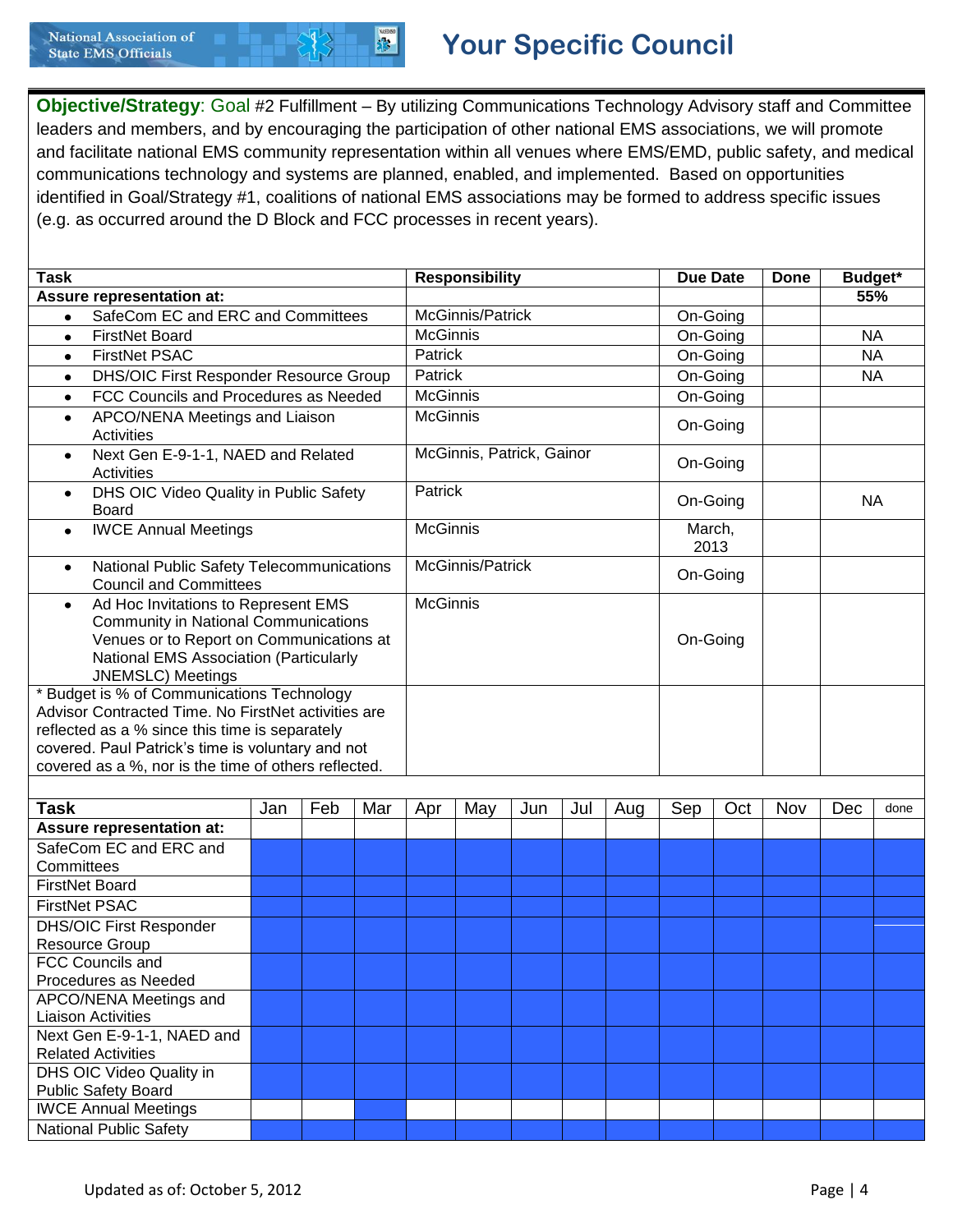# **Your Specific Council**

| <b>Telecommunications Council</b><br>and Committees                                                                                                                                                                       |  |  |  |  |  |  |  |
|---------------------------------------------------------------------------------------------------------------------------------------------------------------------------------------------------------------------------|--|--|--|--|--|--|--|
| Ad Hoc Invitations to<br><b>Represent EMS Community</b><br>in National Communications<br>Venues or to Report on<br><b>Communications at National</b><br><b>EMS Association (Particularly</b><br><b>JNEMSLC</b> ) Meetings |  |  |  |  |  |  |  |

#### Goal #3: To assess and improve representation of the discipline of EMS and its state and sub-state regional communities within all venues where EMS/EMD, public safety, and medical communications technology and systems are planned, enabled, and implemented.

**Objective/Strategy**: Goal #3 Fulfillment – Based on opportunities identified in Goals/Strategies #1 and #2, and on the results of the survey in Goal/Strategy #4, states (collectively, or as identified for special attention on an individual basis) will be encouraged to participate in EMS/EMD, public safety, and medical communications planning, enabling, and implementation processes such as state interoperability governing boards (SIGBs), state interoperability executive committees (SIECs), statewide EMD and other dispatch coordination processes, and state bodies created to coordinate with the FirstNet system development effort. Communications Technology Advisory staff and Committee leadership will promote and facilitate these efforts.

| Task                                                 |     |     |     |     | <b>Responsibility</b> |     |     |     | Due Date |     | Done | <b>Budget</b> |      |
|------------------------------------------------------|-----|-----|-----|-----|-----------------------|-----|-----|-----|----------|-----|------|---------------|------|
| Based on opportunities and information provided      |     |     |     |     | <b>McGinnis</b>       |     |     |     |          |     |      |               |      |
| through Goal 1, 2, and 3 activities, identify ways   |     |     |     |     |                       |     |     |     |          |     |      |               |      |
| state EMS agencies can improve their profile and     |     |     |     |     |                       |     |     |     | On-Going |     |      |               | 15%  |
| impact in state EMS communications system            |     |     |     |     |                       |     |     |     |          |     |      |               |      |
| development and facilitate implementation.           |     |     |     |     |                       |     |     |     |          |     |      |               |      |
| * Budget is % of Communications Technology           |     |     |     |     |                       |     |     |     |          |     |      |               |      |
| Advisor Contracted Time. No FirstNet activities are  |     |     |     |     |                       |     |     |     |          |     |      |               |      |
| reflected as a % since this time is separately       |     |     |     |     |                       |     |     |     |          |     |      |               |      |
| covered. Paul Patrick's time is voluntary and not    |     |     |     |     |                       |     |     |     |          |     |      |               |      |
| covered as a %, nor is the time of others reflected. |     |     |     |     |                       |     |     |     |          |     |      |               |      |
|                                                      |     |     |     |     |                       |     |     |     |          |     |      |               |      |
| Task                                                 | Jan | Feb | Mar | Apr | May                   | Jun | Jul | Aug | Sep      | Oct | Nov  | <b>Dec</b>    | done |
| Based on opportunities and                           |     |     |     |     |                       |     |     |     |          |     |      |               |      |
| information provided through                         |     |     |     |     |                       |     |     |     |          |     |      |               |      |
| Goal 1, 2, and 3 activities,                         |     |     |     |     |                       |     |     |     |          |     |      |               |      |
| identify ways state EMS                              |     |     |     |     |                       |     |     |     |          |     |      |               |      |
| agencies can improve their                           |     |     |     |     |                       |     |     |     |          |     |      |               |      |
| profile and impact in state                          |     |     |     |     |                       |     |     |     |          |     |      |               |      |
| <b>EMS</b> communications system                     |     |     |     |     |                       |     |     |     |          |     |      |               |      |
| development and facilitate                           |     |     |     |     |                       |     |     |     |          |     |      |               |      |

#### Goal #4: To complete a reassessment of state EMS communications systems based on a survey tool first employed in 2008, and to publish these findings and recommendations for the improvement of state EMS communications technology and systems.

**Objective/Strategy**: Goal #4 Fulfillment – A goal for the past couple of years that centered on staff now departed, this is a particularly timely opportunity to resurvey states five years after the last effort to assess statewide

implementation.